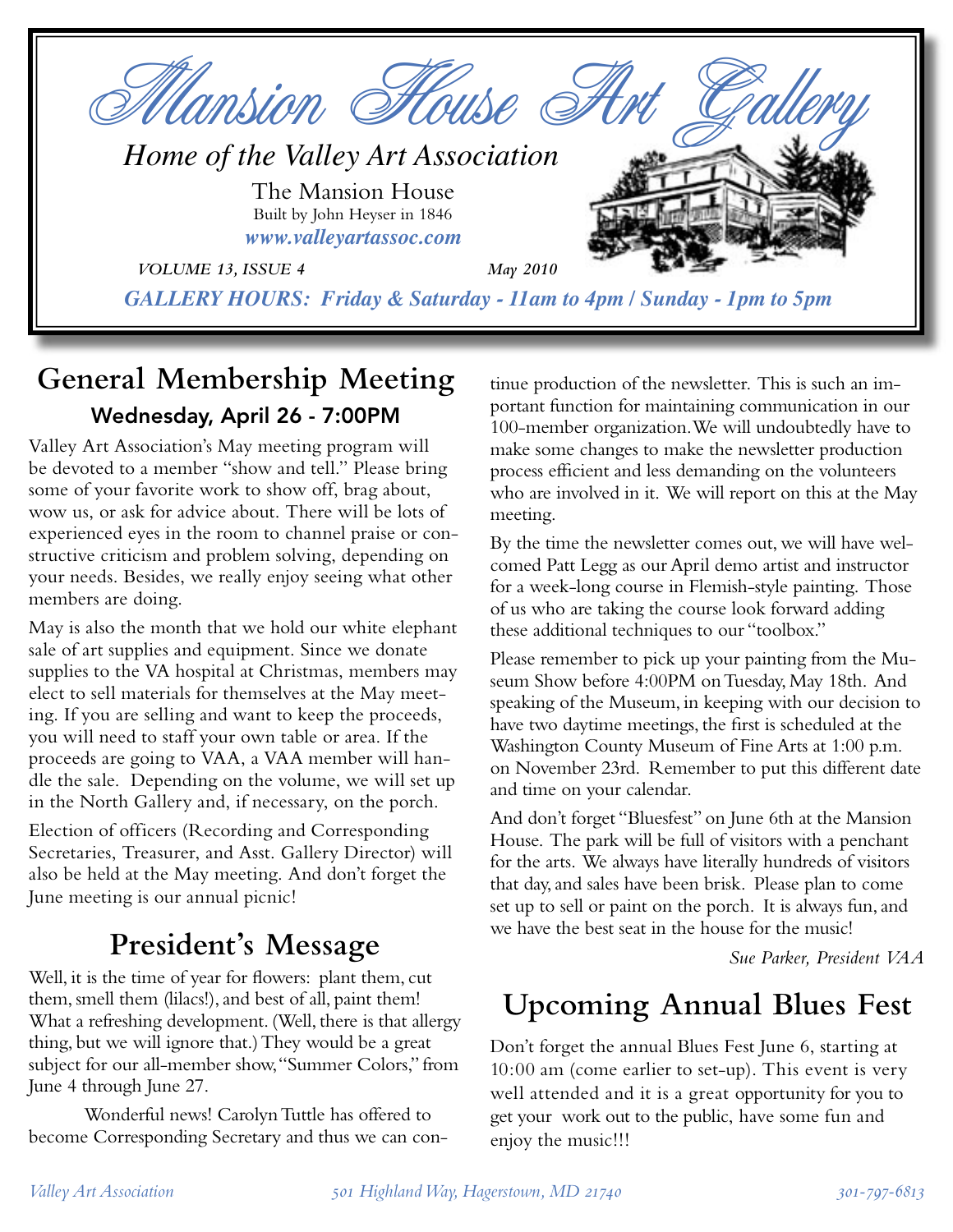## **Shows**

### **NORTH GALLERY SHOWS**

• Spectrum Seven - "Paintings, Poetry & Prose" - APRIL 30 - MAY 30. Reception: May 2nd 2 - 4 PM. Spectrum Seven artists; Eliane Ambrose, Donna Bingaman, Marguerite Cyr, Becky Dietrich, Donna Mason, Elisabet Stacy-Hurley and Marjorie Tressler are exhibiting their original works at the Mansion House Art Gallery during the month of May.

- All Member Show "Summer Colors" JUNE 4 - JUNE 25. Works reflecting artists interpretation of summer season will be presented.
- All Member "Miniature Show" JUNE 4 - JULY 25. Miniature paintings showing various subjects will be displayed for two months. This is a highlight event for the summer season and usually coincides with the annual Blue's Fest hosted by the city of Hagerstown.
- Janie Moltrup JULY 2 JULY 25.
- Monday Morning Painting Group JULY 30 - AUGUST 29. Painters from the Mansion House Monday morning group will share their creations on canvas and paper for the month of July.

#### **ADDITIONAL AREA SHOWS**

#### Washington County Hospital - Art In The Hallways

- MAY Artist of the Month **June Savannah**
- JUN Artist of the Month **Donna Ashbaugh**
- JUL Artist of the Month **Noelle Miller**
- AUG Artist of the Month **Clyde Roberts**
- SEP Artist of the Month **Donna Bingaman**

Questions on Art in the Hallways? Contact Lucy Ecker at: 301-733-5320 or a1nanaecker@aol.com.

#### Chambersburg Hospital Artist of the Month

- MAY Artist of the Month **Wanda McNamara (Pastels, Landscape)**
- JUN Artist of the Month - **Glen Sabetto (Oils)**
- JUL Artist of the Month **Bettie Rae Gallagher (Oils, Pastels)**
- AUG Artist of the Month **Elizabeth Koontz (Oils, Watercolors)**
- SEP Artist of the Month **Zelma Lushbaugh (Watercolors)**

# **Classes and Workshops**

### David Buckley Good Workshop

**When: The Week of May 25th Monday through Friday 9am to 3PM. Tuition: \$165 for the week.**

David Buckley Good of the Schuler School of Fine Art will be offering his oil painting workshop on landscape techniques in Waynesboro PA courtesy of the Waynesboro Studio Club during the week of May 25th. Please contact Virginia Hair (717-762-3677) to enroll.

### Washington County Museum of Fine Arts Summer Sessions

#### **WCMFA will be offering a variety of classes during the summer months. Registration is required for all classes. Check for the full listings on their website.**

Registration can be made via their web site at www.wcmfa.org or by contacting the Museum at 301-739-5727. For the hearing impaired, call our TDD at 301-739-5764.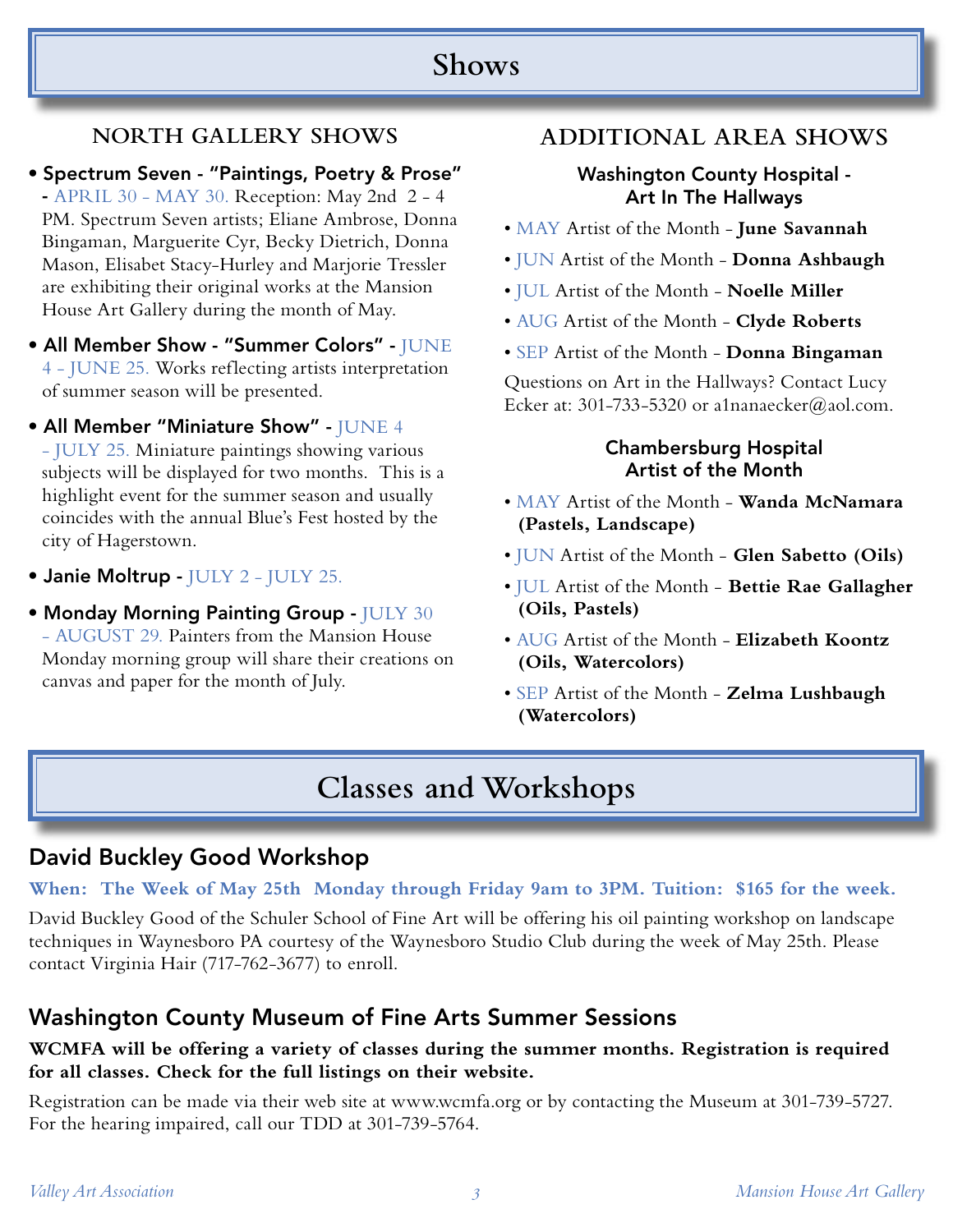## **General Member News**

Planning for 2010-11 program year - The Board will be meeting at 10:00 AM on June 9th at the Mansion House to plan the 2010-2011 program year (meeting programs, North Gallery shows, etc.). If you have suggestions for programs, shows, demo artists, please let a Board member know so we can follow up. Or better yet, try to attend.

WCMFA Looking for Instructors - The Washington County Museum of Fine Arts is currently looking for instructors to teach two of its preschool art courses. If you are an artist with some teaching experience and are comfortable working with children ages  $2 - 6$ please contact the Museum's Education department as soon as possible to take advantage of this opportunity! The Museum offers a beautiful setting, ample art classroom and plentiful supplies in addition to a competitive salary and other teaching and advertising opportunities. Please call or email Amy L. Hunt, Museum Educator at 301-739-5727 oe ahunt@wcmfa.org.

Purchase Certificate - The Board has decided to create a document allowing discount purchases of artwork by Mansion House Gallery members who are willing to participate. Artists who agree will be listed on a "Purchase Certificate" that will entitle the holder to a 20% discount on artworks hanging at the Mansion House. This certificate will be included in gift baskets for the Museum Ramble and Fall Festival, and similar distributions. The certificate will be another tangible item that VAA can offer to programs in which we participate. It should also encourage visitors and gallery sales.

**Synergy In The Arts Conference -** The biggest arts integration event to hit Western Maryland. This symposium is intended for: Arts teachers, classroom teachers, administrators, artists, community members, and stake holders interested in starting an arts school

Spend 2 days immersed in arts integration programs at the Barbara Ingram School for the Arts where multiple presenters will touch on the ideas of: Arts centered community building, creating an arts school, integrate the arts into core curricular areas k-12, and how to become an effective teaching and practicing

artist. MAY 21st and 22nd. For all registration and Conference information:

http://www.wcps.k12.md.us/depts \_programs/fine\_ arts/synergy.html

**Thank Yous -** Thanks to Donna Mason, who opened the Gallery after stopping by on Saturday, 4/24 to discover that we had had to close when we couldn't get emergency coverage for the sitter who was ill. That was fortuitous since Donna handled a sale that day. Thanks also to Audrey Mentzer for providing coverage for the Gallery on 5/16. All of the sitters were committed to other activities on that day, and, since no one was available to cover, we thought we would have to close. Audrey saved the day.

Next Schedule Cleaning for Mansion House - The second day of Mansion House cleaning will be July 13th at 10:00. Gallery members who could not attend the January cleaning are asked to help with this one to fulfill their commitment to maintaining the Mansion House.

**NEXT GALLERY MEETING** The date for the annual Gallery Wall Change is below. You must be present or have a representative there to pay for your annual dues and your wall space. Yoiu MUST sign up for your sitting dates before you can draw for your new space.

**TUESDAY, JUNE 22ndat 10:00AM**

Member Pages on the Website - Those who attended the February general membership meeting saw Carolyn Tuttle demonstrate an example of the member pages that will soon be available on the Valley Art Association's website. A basic package of three pages will be available for a one-time charge of \$20. (Other, more complex packages offering more content can also be constructed.) The webmaster, Hunter Tuttle, will update the images as necessary. For further information and to sign up for member web pages, email Carolyn Tuttle at Carolyn@ctjewelrydesign.com.